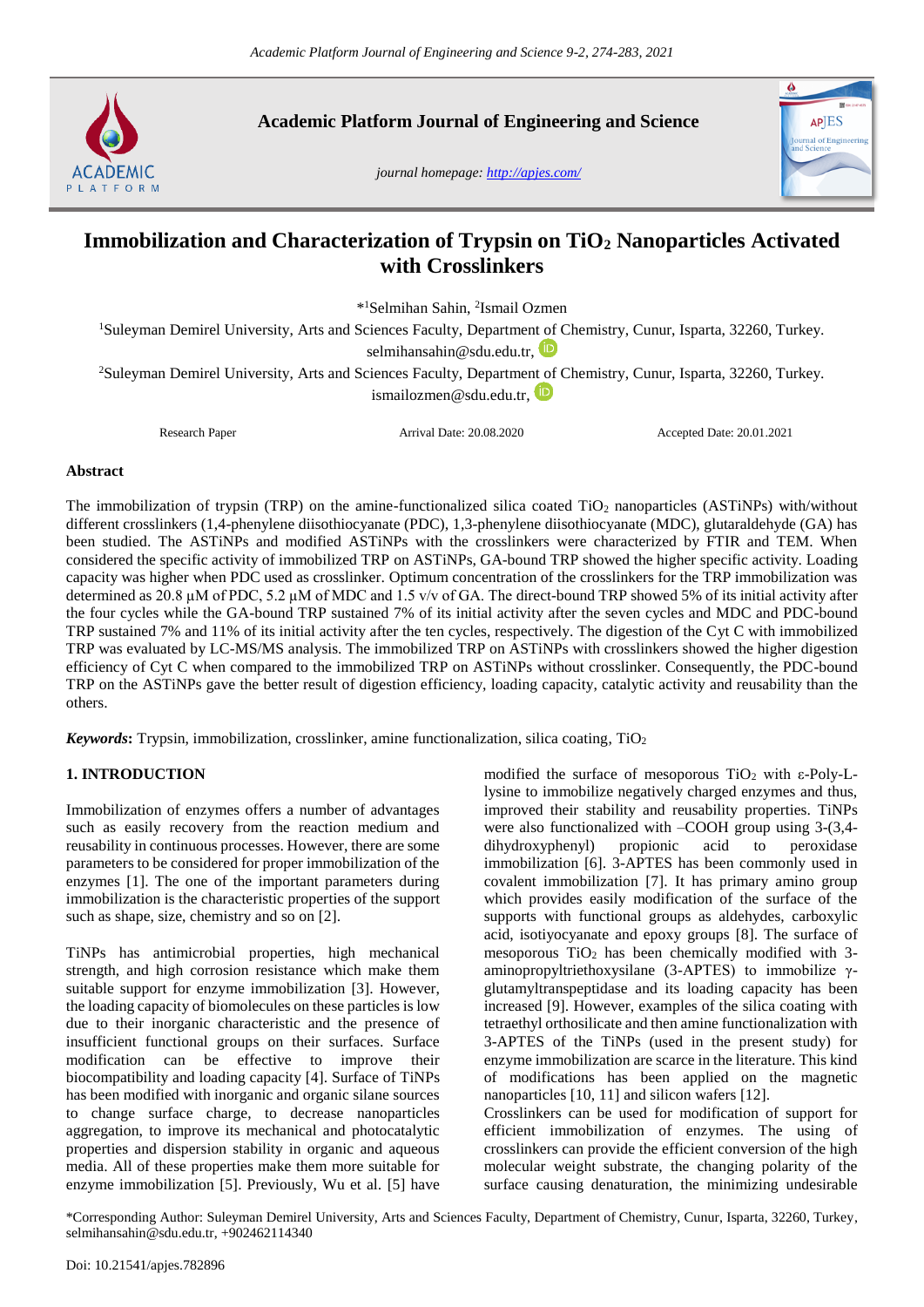conformational effects and steric hindrance by offering more flexibility which increases catalytic activity of enzymes [3]. The most common crosslinkers used in the literature are dialdehydes or diisothiocyanate which are able to form covalent bonds between enzyme and surface of the supports [13]. Previously, TRP has been immobilized on support with different crosslinkers or directly. These methods have been compared in terms of hydrolytic and synthetic activity [3]. It has been found that immobilized TRP with diaminoalkane, aminoalkanoic acid and biotin crosslinkers have showed higher hydrolytic and synthetic activity compared to the direct-bound TRP. Different from all these studies, the preparation and characterization of the ASTiNPs was described and then TRP was immobilized on them with crosslinkers (GA, PDC, MDC and without crosslinker) to determine the effect of geometry, functional groups (aldehyde and isothiocyanate) and aliphatic and aromatic structure of crosslinkers on the TRP immobilization in this study. The effect of concentration of the crosslinkers on the immobilized TRP activity was examined and compared to a direct-binding method (without crosslinker). Furthermore, the effect of crosslinkers on the catalytic activity and the reusability was investigated and compared with the others. Also, the Cyt C digestion efficiency of the immobilized TRP via GA, PDC, MDC and without crosslinker was investigated by a LC-MS/MS analysis.

# **2. MATERIALS AND METHODS**

# **2.1. Materials**

Benzoyl-L-arginine ethyl ester (BAEE), Cyt C, benzamidine HCL, GA (25%), 3- APTES (98%), and acetonitrile were obtained from Merck. TRP from bovine pancreas was purchased from Amresco Corporation. PDC (98%) and TEOS were purchased from Alfa Aesear. MDC (97%) was purchased from Sigma-Aldrich. Other chemicals and reagents were analytical grade unless otherwise stated.

# **2.2. Support preparation**

# **2.2.1. Silica coating of TiO<sup>2</sup> surface with TEOS**

Preparation of TiNPs was reported in previous article [6]. For silica coating, the sol was first prepared by adding TEOS, 20% ethanol and NH<sup>3</sup> in the glass container and then stirred for 30 min at room temperature. After that, the prepared TiNPs were added to this mixture. It was stirred at 40°C for 12 hours at 80 rpm. The silica-coated TiNPs (STiNPs) were collected by centrifugation at 8000 rpm for 10 min. They were washed with methanol for three times and dried at room temperature for further modifications [10].

The obtained STiNPs were dispersed in ethanol and 3- APTES was added to the suspension to its final concentration 20% w/v, followed by sonication for 30 min. After that, the suspension was incubated at  $60^{\circ}$ C for 12 h under reflux with stirring to provide amine group the surface of the STiNPs. The particles were obtained with centrifugation and then

washed with methanol. Finally, they were dried at  $50^{\circ}$ C for 18 h and named as ASTiNPs [10].

# **2.2.2. Modification of the ASTiNPs with crosslinkers**

Modification of ASTiNPs for TRP immobilization was performed with GA, MDC and PDC. The modification was performed according to the procedures with some minor modifications reported by Aissaoui and coworkers [14] for each crosslinker.

**1) ASTiNPs:** Amine-functionalized STiNPs were used as a support without any modification.

**2) GA:** ASTiNPs were modified with GA by suspending them in GA solution (in water) and incubated at 25 °C for 2 h. The modified ASTiNPs were washed with distilled water and buffer for three times and dried.

**3) MDC:** ASTiNPs were modified with MDC solution (in pyridine/DMF,  $10\%/90\%$ , v/v) at 25 °C for 2 h. The modified samples were washed with acetonitrile for three times and dried.

**4) PDC:** ASTiNPs were modified with PDC solution (in pyridine/DMF, 10%/90%, v/v) at 25 °C for 2 h and kept away from light. The modified samples were washed with acetonitrile for three times and dried.

# **2.3. Enzyme immobilization**

Firstly, 2 mg/mL of TRP solution containing 0.25 mg/mL benzamidine used as a starting enzyme solution and then, 10 mg of the support was mixed with this solution and incubated for 3 h at 110 rpm and 25°C. Then, the immobilized TRP on the support was washed with  $KH_2PO_4$  buffer 25 mM, pH 6.0. The activity of the immobilized TRP was subsequently determined.

Bradford method was used to determine the amount of immobilized protein by measuring protein concentration of the solutions. The loading capacity  $(X)$  was calculated as follow:

 $X= 100x(P_0-P_1-P_2)/W$ 

Where  $P_0$  is the protein amount of the initial enzyme solution;  $P_1$  and  $P_2$  are protein amount of the final enzyme solution and the washing solutions, respectively. W is weight of initially added support.

# **2.4. Activity assay of free and immobilized TRP**

Bergmeyer method [15] was used to measure the activity of free and immobilized TRP with slight modifications as fellow:  $0.25$  mM of BAEE in 67 mM KH<sub>2</sub>PO<sub>4</sub> buffer was used as substrate (pH 6.0). The free TRP solution (0.2 mL) was added to 3.0 mL of the substrate solution and the increasing in absorbance of the mixture at 253 nm was measured during 1 min at 25 °C.

The immobilized TRP activity was measured by using 10 mg of TRP immobilized ASTiNPs instead of the enzyme solution. After that, it was incubated at 25ºC for 1 min with gentle shaking and then the immobilized enzyme was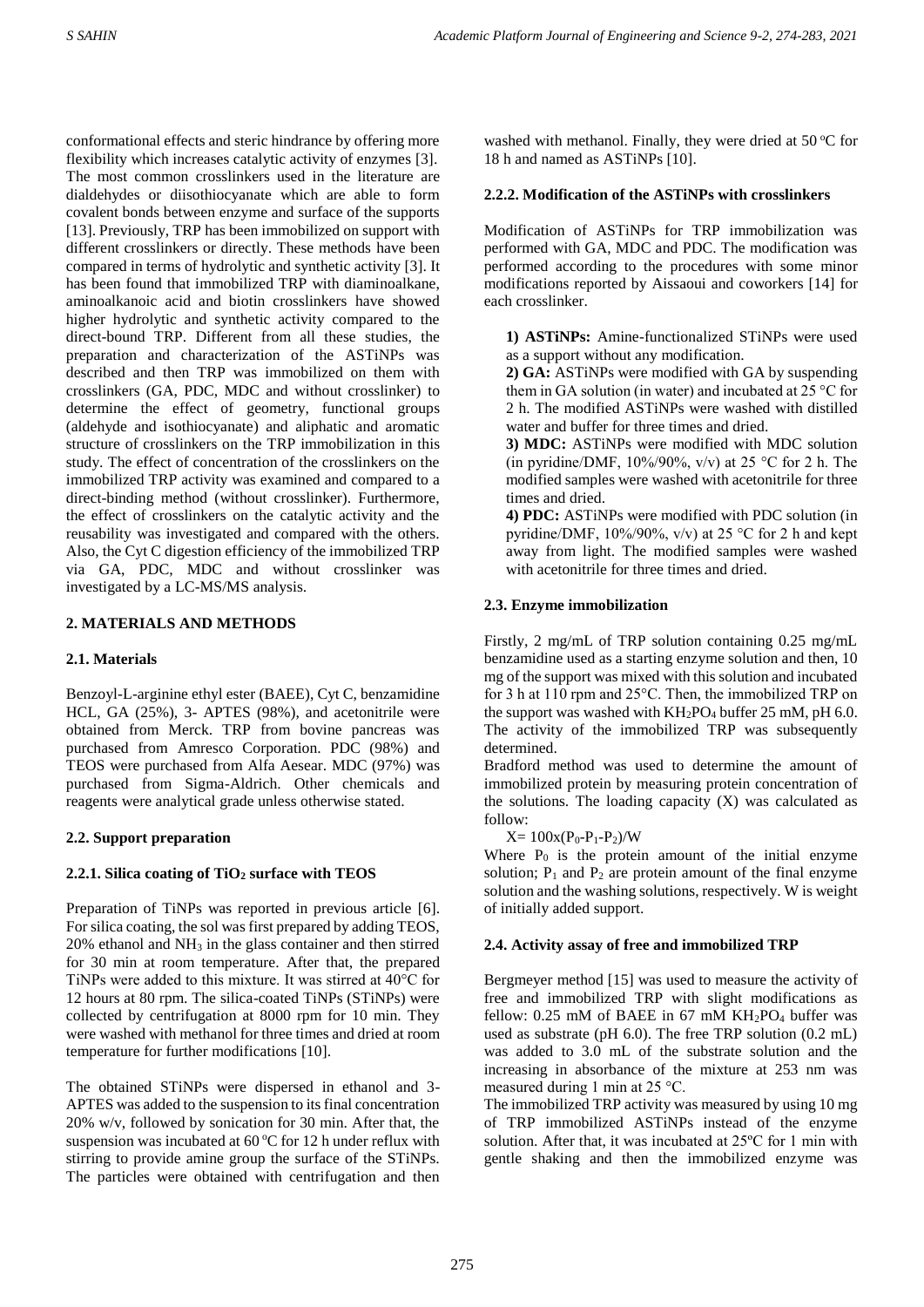removed by centrifugation. The absorbance of the supernatant was spectrophotometrically measured at 253 nm. One unit of TRP activity was defined as the amount of TRP required for the releasing of 1 μmol Nα-benzoyl-L-arginine from BAEE per minute under the assay conditions [15].

## **2.5. Characterization**

FTIR analyses were measured with a Perkin Elmer Frontier Fourier Transformation Infrared Spectrometer (spectral range between  $4000$  and  $400 \text{ cm}^{-1}$ ). The characterization of surface morphology of TiNPs, STiNPs and ASTiNPs were performed with the Transmission Electron Microscopy.

## **2.6. Digestion of Cyt C**

Cyt C was used as model protein. To obtain 1 mg/mL of Cyt C solution was prepared in 25 mM  $KH_2PO_4$  (pH 6.0) without any previous treatment [16]. 10 mg of immobilized TRP was added into each tube containing 50 μg of Cyt C for digestion. After incubation at 37 °C, 110 rpm for 15 min, the immobilized TRP was removed from reaction medium, and the supernatant was further analyzed by using LC-MS/MS. For free TRP digestion, free TRP was added into Cyt C solution (1:50 w/w ratio of TRP to protein) and then incubated at 37°C, 110 rpm for 24 h. After incubation, the mixture was further analyzed by using LC-MS/MS [17].

## **2.7. LC-MS/MS Analysis**

The peptides released from the digestion of Cyt C by free TRP and the immobilized TRP with different ways were analyzed LC-MS/MS. Buffer containing 0.1% formic acid, 4 mM ammonium formate and 5% methanol in water was used as mobile phase. MS were obtained in the linear positive mode. The instrument parameters were as follows: positive spray voltage, 3500 V, Sheath gas, 10 Arb, Aux gas, 2 and Sweep gas, 300 and flow rate, 50  $\mu$ L/min.

#### **3. RESULTS AND DISCUSSION**

#### **3.1. Synthesis and characterization of the supports**

The immobilization of TRP on TiNPs coated with  $SiO<sub>2</sub>$  by TEOS and after amine-grafted with APTES (ASTiNPs) was achieved with four different ways by using crosslinkers, GA, PDC, MDC and without crosslinker. Crosslinkers have different properties such as functional groups(-NCS, -CHO), the connecting chain (aliphatic vs aromatic), and geometrical constraints (meta- vs para- disubstituted aromatics). The schematic representation of the prepared supports by chemical modifications are shown in Figure 1. To confirm the chemical modifications on the surface of TiNPs and the immobilization of TRP, FTIR analysis were performed. FTIR spectra of the TiNPs, STiNPs and ASTiNPs are presented in Figure 2.



**Figure 1.** Schematic representation of the chemical modification in the surface of the TiNP and different post modification to obtain support for TRP immobilization.

The spectra of Figure 2a, 2b and 2c display a broad band around  $635 \text{ cm}^{-1}$  which is due to the vibration of Ti-O-Ti bond. In the spectrum of bare  $TiO<sub>2</sub>$  (a), the peak at 3370 cm<sup>-</sup> 1 corresponded to –OH groups of weakly chemisorbed and physisorbed water [18]. Also, the absorption bands at 1073, 1223, 2864, 2930 cm<sup>-1</sup> could be related with C-C-Ostretching vibration and symmetric and asymmetric –CH<sup>2</sup> stretching vibration of ethylene glycol which was used in the preparation of the TiO<sub>2</sub>.

In the spectrum of STiNPs (Figure 2b), two peaks appeared at 925  $cm^{-1}$  and 1066  $cm^{-1}$  could be relevant to the symmetric and un-symmetric linear stretching vibrations of Si-O-Si bonding [13]. These results indicated that the silica was successfully coated on TiNPs.



**Figure 2.** FTIR spectra of the TiNPs (a), STiNPs (b) and ASTiNPs (c).

The introduction of 3-APTES to the surface of STiNPs (ASTiNPs) was confirmed by the deformation vibration adsorption peak of the amine groups appeared at  $1463 \text{ cm}^{-1}$ and 1521 cm<sup>-1</sup> [10]. A new peak around 3204 cm<sup>-1</sup> could be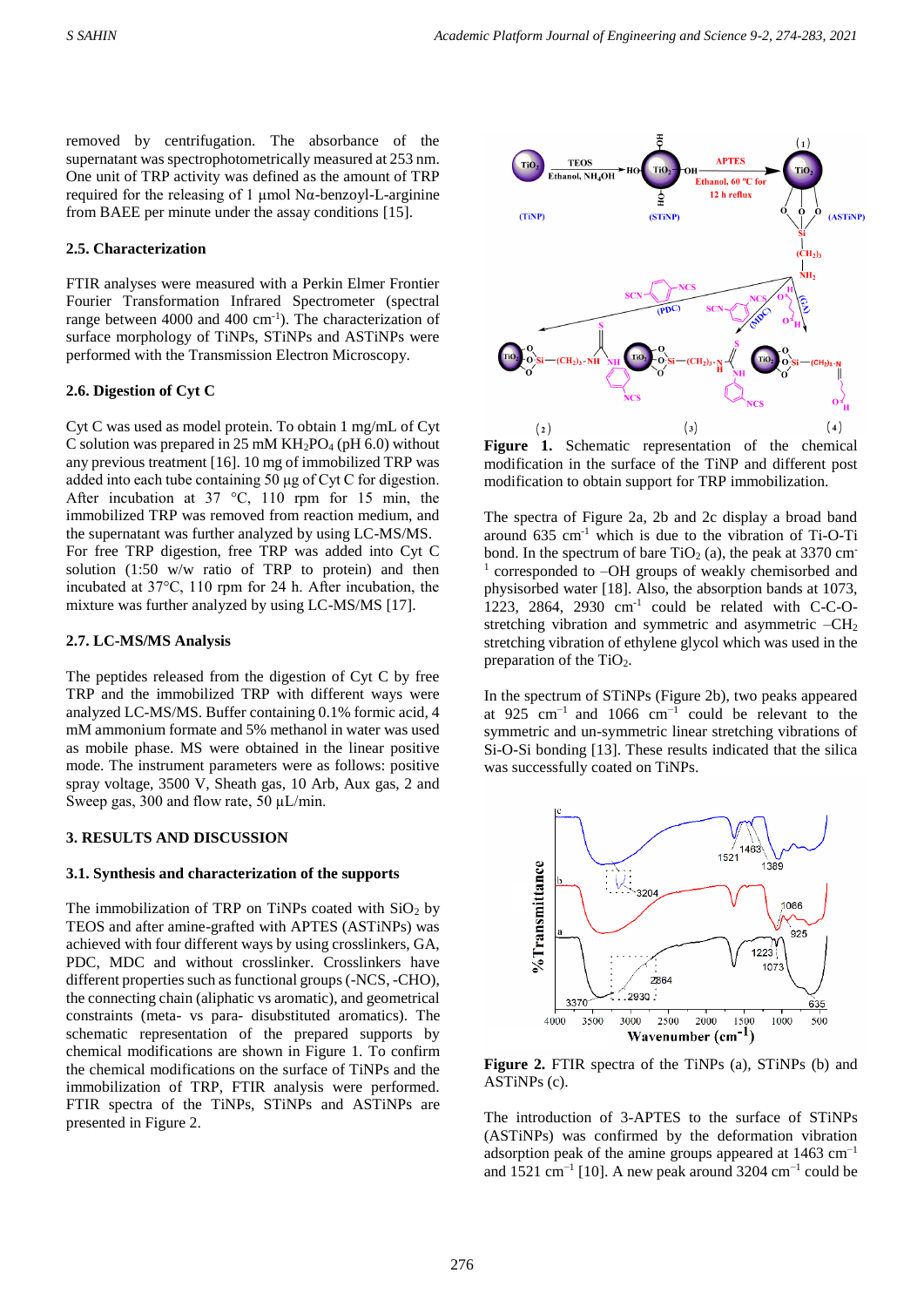related to the symmetric stretching modes of  $NH<sub>2</sub>$  (Figure 2c). Also, the peak around 1389 cm<sup>-1</sup> could be assigned to the deformation mode of the  $Si-CH_2[19]$ .

The FTIR spectra of the ASTiNPs modified with PDC and its TRP immobilized form (Figure 3). In the spectrum of Figure 3b, the peaks around 1993 and 2180 cm<sup>-1</sup> could be related with isothiocyanate group [20]. The subsequent immobilization of TRP resulted in the disappearance of these peaks, while a new broad peak appeared at 2089 cm<sup>-1</sup> (Figure 3c). This peak could be attributed to the characteristic peaks of TRP (Figure 4) and so it suggested that the TRP was successfully immobilized on the ASTiNPs-PDC. Also, the peak around 1560 cm<sup>-1</sup> in the spectrum of ASTiNPs-PDC (Figure 3b) and ASTiNPs-PDC-E (Figure 3c) assigned to the isothiocyanate group (-N=C=S).



**Figure 3.** FTIR spectra of the ASTiNPs (a), ASTiNPs-PDC (b) and ASTiNPs-PDC-E (c).



**Figure 4.** FTIR spectrum of the TRP.

Furthermore, the successful functionalization of the ASTiNPs with MDC was confirmed by the presence of characteristic absorption peak around 2093 cm−1 related with isothiocyanate group in the FTIR spectra of the ASTiNPs-MDC (Figure 5b) and ASTiNPs-MDC-E (Figure 5c) [21]. It was found that the  $-C-N$  band at 1308 cm<sup>-1</sup> in the spectra of ASTiNPs-MDC (Figure 5b) and ASTiNPs-MDC-E

(Figure 5c) and also a new peak at 1318 cm−1 appeared after immobilization of TRP on the ASTiNPs-MDC, indicating the enzyme immobilization (Figure 5c).



**Figure 5.** FTIR spectra of the ASTiNPs (a), ASTiNPs-MDC (b) and ASTiNPs-MDC-E (c).

FTIR analysis of ASTiNPs-GA and ASTiNPs-GA-E presented weak new peaks related to N-H bending at 1474  $cm<sup>-1</sup>$  and 1561  $cm<sup>-1</sup>$  [22](Figure 6). Furthermore, the decrease in absorption peak at  $1463 \text{ cm}^{-1}$  related with amine groups (Fig 6a) was observed after binding of GA, indicating the imine bond between the surface amine groups of ASTiNPs aldehyde group in GA [23]. A small shift from 1509 cm<sup>-1</sup> to 1511 cm-1 (Figure 6, inset) could be related with N-H bending (amide II band) [22]. This could confirm that TRP was immobilized onto ASTiNPs-GA successfully.



**Figure 6.** FTIR spectra of the ASTiNPs (a), ASTiNPs-GA (b) and ASTiNPs-GA-E (c).

The morphological features of the prepared TiNPs, STiNPs and ASTiNPs were characterized by using TEM (Figure 7). TEM image of the TiNPs in Figure 7a showed that they were dispersed and there was no aggregation with the average size measured in the range of 65-300 nm. After coating the surface of TiNPs with the silica, the average size of the obtained STiNPs increased about 30 nm (Figure 7b). After amino modification, the ASTiNPs still had almost the same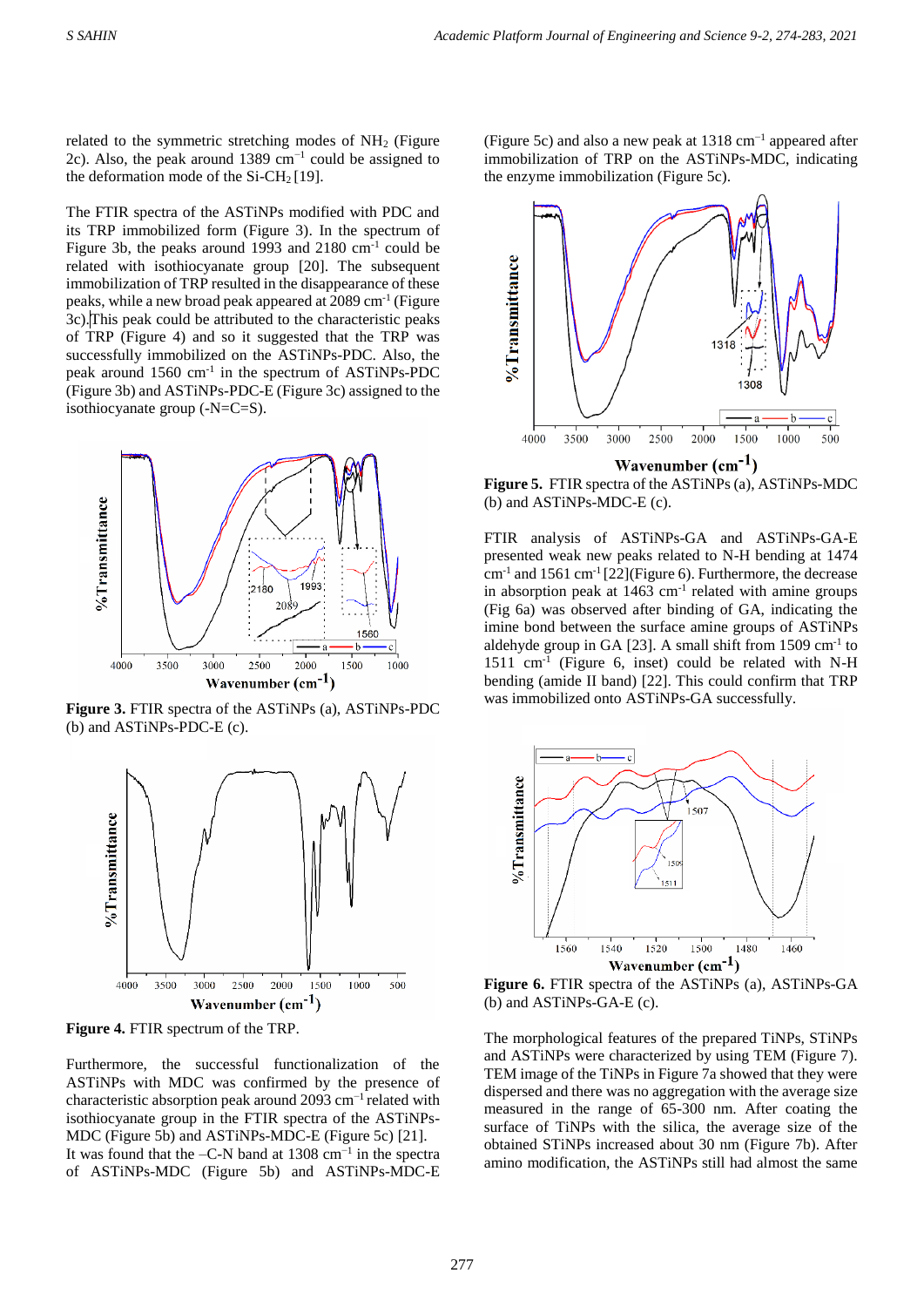spherical structures and sizes (Figure 7c). These results were consistent with previous study[24].

# **3.2. TRP immobilization on the ASTiNPs with different crosslinkers**

Table 1 summarizes the specific activities of the immobilized enzyme on ASTiNPs without crosslinker (directly) and with PDC, MDC and GA. The immobilized TRP on ASTiNPs, with GA showed the higher specific activity (968 $\pm$ 6 U/mg) than PDC (746 $\pm$ 65 U/mg), MDC (598±24 U/mg) and without crosslinker (344±43 U/mg). The conformational effect and steric hindrances could be reduced by attachment of a crosslinker on the support surface. Especially, the using of flexible spacers is assumed to increase the catalytic activity of the enzyme providing free movement [25].

The loading capacity of TRP was the highest (3686±84 mg/g) with PDC used as a crosslinker whereas that was  $3266 \pm 194$  mg/g and  $1223 \pm 127$  mg/g when used MDC and GA as a crosslinkers:, respectively (Table 2). It was decreased to 775±106 mg/g when TRP was directly immobilized on the ASTiNPs. This could be attributed to the hydrophobicity of the surface. LogP values of the PCD, MCD and GA were calculated [\(https://molinspiration.com/](https://molinspiration.com/) ) as 4.67, 4.65 and 1.00, respectively. PDC has the highest hydrophobicity and it also gave the highest loading capacity results. Previously, it has shown that TRP adsorption on the hydrophobic surface is more favorable than the hydrophilic surface, which is consistent with this study [26]. MDC has the almost same LogP value with PDC, however the loading capacity was slightly lower when compared with PDC. It mentioned that MDC caused a degradation on the silanized surface and thus, decreased the amount of immobilized enzyme on the surface [12]. But, in this study the decrease in the loading capacity could be also related with meta- position of the crosslinker [14]. The loading capacity of the ASTiNPs without a crosslinker was as low as in the case of GA used as a crosslinker. This could be attributed to the hydrophilicity of these surfaces [27].

Moreover, when compared ASTiNPs-modified by using different crosslinkers with the supports have been reported in the literature (Table 2), it can be said that ASTiNPs has very high loading capacity even  $TiO<sub>2</sub>$  based materials and APTES-modified surfaces. This could be attributed that the silica coating and then amine functionalization the surface of the TiNPs provide more efficient reactive sites with homogeneous distribution to the surface of the TiNPs, thus leading to higher enzyme loading capacity [26]. Also, using crosslinker can provide longer reactive group to the surface of the support, thereby the accessibility of the reactive groups to the more enzyme molecules can be provided in the solution [28]. All tested crosslinkers were short crosslinkers

and in the form of X-Spacer-X (X: functional group)[14]. However, among the tested crosslinkers, GA has linear structure (Spacer) which provides more flexibility to the enzyme than PDC and MDC (cyclic spacer). This could explain the highest specific activity of TRP when GA was used as a crosslinker. Although the PDC-bound TRP showed the higher catalytic activity, the higher protein loading capacity of PDC-modified ASTiNPs caused to obtain lower specific activity result.

| <b>Lable 1.</b> Inhibionization of TIXI on ASTIIN S |                          |  |  |  |
|-----------------------------------------------------|--------------------------|--|--|--|
| <b>Crosslinkers</b>                                 | Specific activity (U/mg) |  |  |  |
| Without crosslinker                                 | $344\pm43$               |  |  |  |
| GA                                                  | $968 \pm 6$              |  |  |  |
| PDC.                                                | $746 \pm 65$             |  |  |  |
| MDC.                                                | $598 \pm 24$             |  |  |  |

**Table 1.** Immobilization of TRP on ASTiNPS

The influence of crosslinkers concentration on the activity of the immobilized TRP was investigated (Figure 8). All crosslinkers increased the relative activity of the TRP when compared with direct-immobilized TRP on the ASTiNPs (without crosslinker). When PDC was used as a crosslinker, the relative activity of TRP increased and reached the highest value at 20.8 µM and then, decreased (Figure 8a). Otherwise, the relative activity increased significantly with increasing concentration of MDC up to 5.2  $\mu$ M, in which the maximum value was obtained. With the increased concentration, the relative activity of the immobilized TRP decreased (Figure 8b). As shown in Figure 8c, the relative activity increased obviously when the GA concentration increased from 0 to 1.5 v/v and then decreased and kept almost the same level with a further increase.

The modification of ASTiNPs surface with PDC, MDC and GA were performed to obtain bifunctional supports. The relative activity of the PDC, MDC and GA- bound TRP increased with higher amount of reactive groups on the support with increased concentration of the crosslinkers (PDC, MDC and GA). However, the relative activity values of the immobilized enzymes started to decrease after reached to optimum values. These results showed that the immobilization of TRP on the support surface was increased with modification with crosslinkers and then it was decreased because of the decreasing of the reactive groups on the support with enzyme immobilization [29]. Furthermore, the reactive groups could increase and the length of crosslinker could exceed to certain length with the increased amount of crosslinkers. These might be reasons of decrease in the relative activity above certain concentration of crosslinkers [10, 28]. Another important factor could be the steric hindrance because of the geometry of the crosslinkers (PDC and MDC). Meta- position of the reactive groups on the MDC might lead to decrease in the relative activity of immobilized TRP at lower concentrations according to the PDC [12].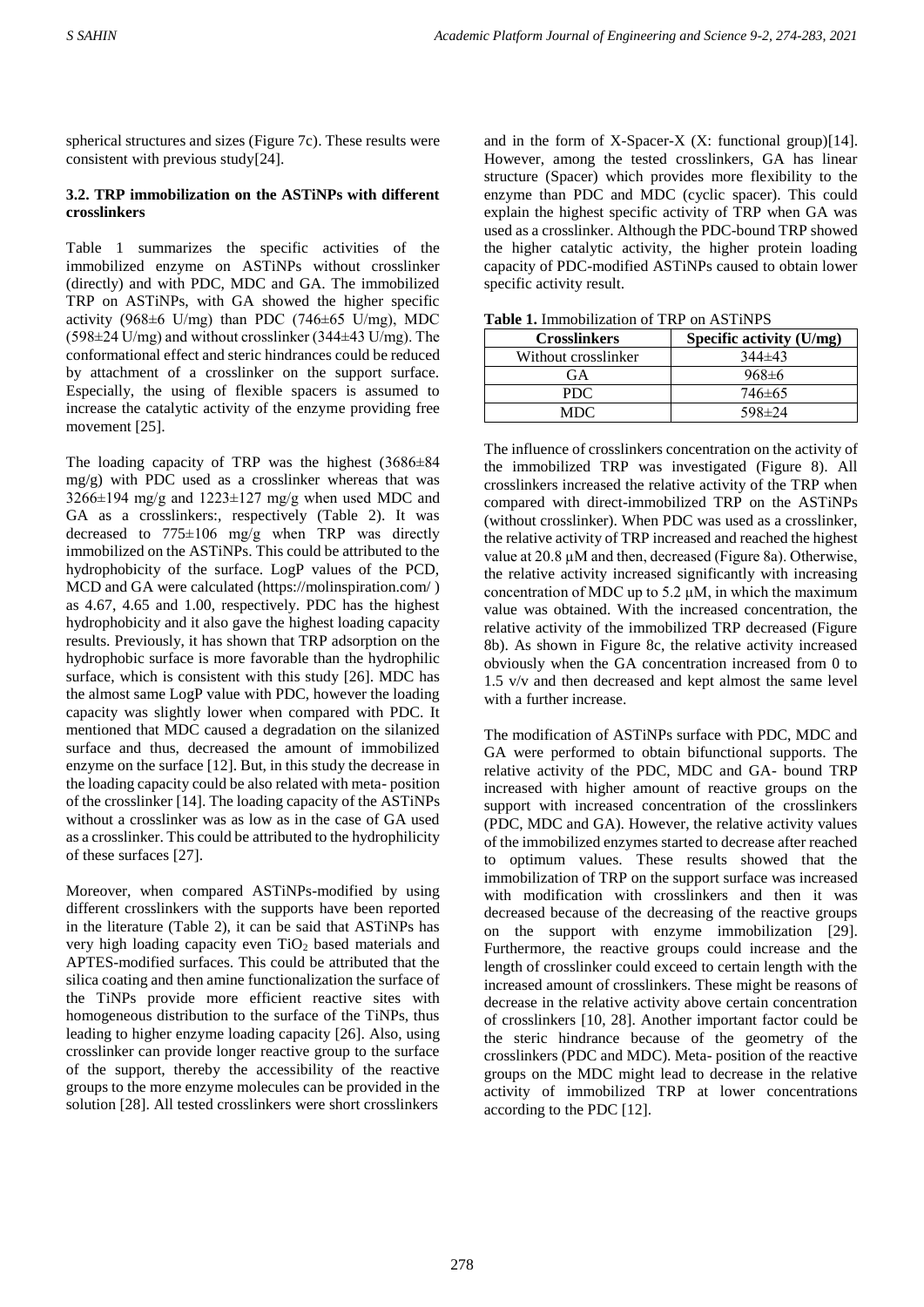



**Figure 8.** The effect of the concentration of PDC (a), MDC (b) and GA (c) on the relative activity of the immobilized TRP on the ASTiNPs.

| <b>Enzyme</b>           | <b>Support</b>                                              | <b>Crosslinker</b>         | <b>Loading capacity</b><br>(mg/g) | Reference     |
|-------------------------|-------------------------------------------------------------|----------------------------|-----------------------------------|---------------|
| Laccase                 | TiO <sub>2</sub>                                            | Direct                     | 7.4                               | $[30]$        |
| Lysozyme                | Mesoporous silica NP                                        | Tannic acid                | 77.1                              | $[31]$        |
| Bovine hemoglobine      |                                                             |                            | 396.5                             |               |
| Bovine serum albumin    |                                                             |                            | 130                               |               |
| Mitochondrial<br>malate |                                                             |                            | 421                               |               |
| dehydrogenase           |                                                             |                            |                                   |               |
| Laccase                 | $TiO2$ -montmorillonite                                     | <b>Direct</b>              | 35.8                              | $[32]$        |
| Cellulase               | APTES-Fe <sub>3</sub> O <sub>4</sub>                        | <b>GA</b>                  | 176                               | $[33]$        |
| Catalase                | Reduced<br>graphene<br>oxide-Fe <sub>3</sub> O <sub>4</sub> | Direct                     | 312.5                             | $[34]$        |
| Catalase                | Titanate nanotubes coated by<br>poly(dopamine)              | Direct                     | 312                               | $[26]$        |
|                         | Titanate nanotubes coated by<br>poly(norepinephrine)        |                            | 246                               |               |
| <b>TRP</b>              | Magnetic particles                                          | No spacer                  | $0.8 - 59$                        | $[3]$         |
|                         |                                                             | 12-aminododecanoic<br>acid | 54                                |               |
|                         |                                                             | <b>BSA</b>                 | 13.9                              |               |
|                         |                                                             | Biotin-PEG12               | 1.2                               |               |
| <b>TRP</b>              | <b>ASTINPs</b>                                              | Direct                     | 775±106                           | In this study |
|                         |                                                             | GA                         | $1223 \pm 127$                    |               |
|                         |                                                             | <b>PDC</b>                 | 3686±84                           |               |
|                         |                                                             | <b>MDC</b>                 | $3266 \pm 194$                    |               |

**Table 2.** Protein loading capacity of the different supports reported in the literature.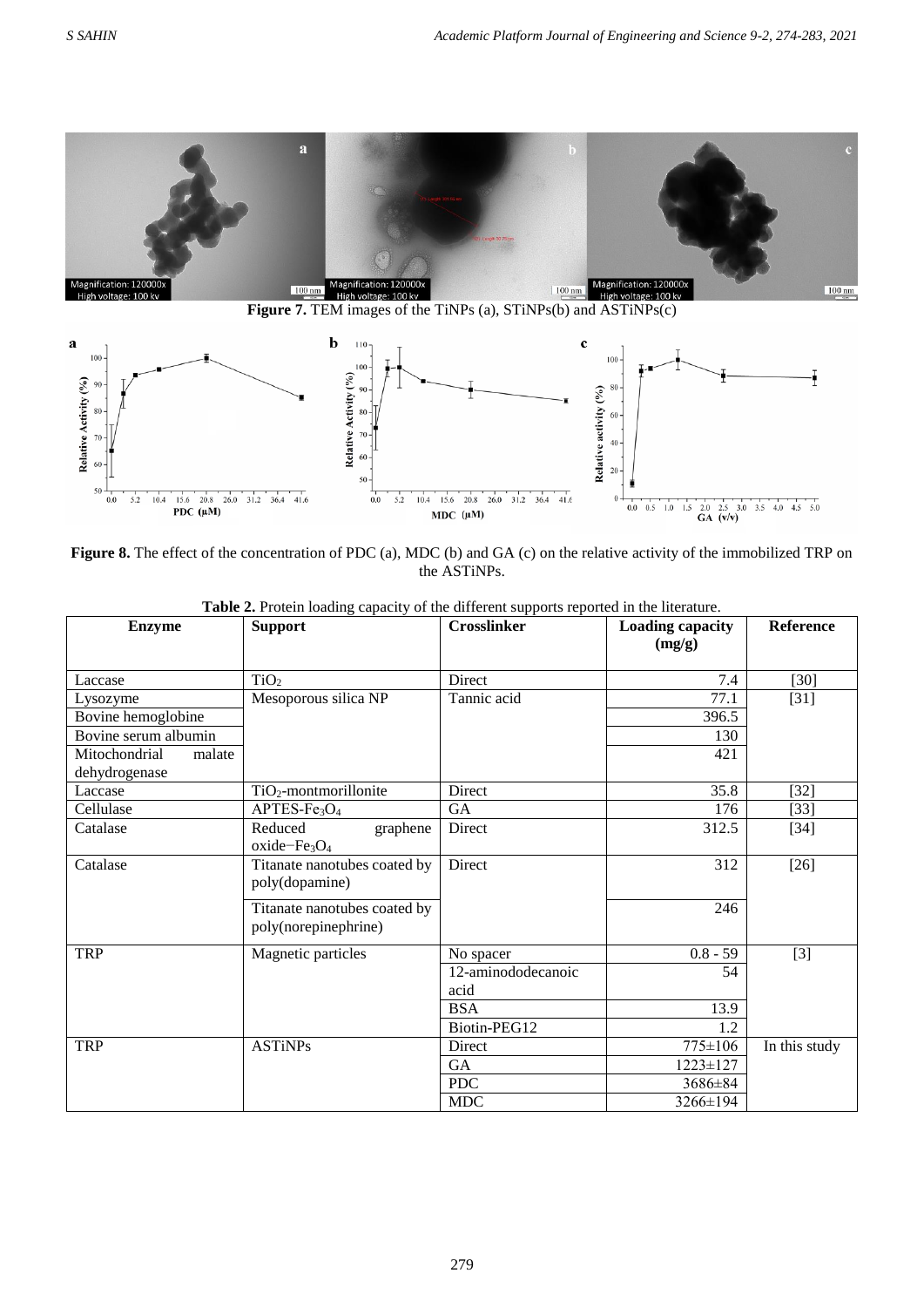#### **3.3. LC-MS/MS analysis**

To estimate the digestion efficiency of the immobilized TRP with different crosslinkers, a standard protein, namely Cyt C were chosen as substrate and compared with the same sample digested by the classical in solution protocol (24 h digestion, 37 °C). Cyt C can be good indicator for the efficiency of digestion because of its small size and solubility in water (molecular weight of 12 kDa). It is a heme containing protein and has wide applications in biological and biomedical research [35].

Figure 9 shows the LC-MS/MS chromatograms of Cyt C digested by the immobilized TRP with GA, MDC, PDC, without crosslinker on the ASTiNPs and free TRP. The obtained peaks below 400 m/z in all chromotograms were related with the mobile phase and the detection range of peptide fragments were bigger than 500 m/z. Thus, it is needed to consider that the peptide fragments which have m/z value above 500 is important.

From a quantitative point of view, the peptide fragments obtained with the immobilized TRP with GA, MDC, PDC without crosslinker were different. Based on this, the directimmobilized TRP on the ASTiNPs (without crosslinker, Fig 9d) gave the lowest digestion efficiency while the immobilized TRP with PDC gave the best result than the other crosslinkers even its lower specific activity than GAbound TRP (Table 1). As aforementioned above, the PDCbound TRP with had higher catalytic activity provided more efficient digestion of Cyt C. This situation has been explained by Nicoli [36], who has mentioned that the crosslinker increases the mobility of the immobilized enzyme on the surface of the support and thus, the interaction between active sites and target protein can be easily performed. Also, the differences between the results of the crosslinkers could be related with the amount of immobilized enzyme and accessibility of active sites for the substrate [37]. So, it could be said the immobilized TRP with PDC had better accessibility to the cleavage sites of Cyt C as a substrate. The peptide fragments obtained from Cyt C digestion with TRP-bound PDC, MDC and GA were comparable with free TRP in terms of molecular weight and numbers of the fragment. The peak intensity in the chromatogram of the free TRP was higher than the others, but the digestion with free enzyme was performed in 24 h instead of 15 min. This could be attributed to the steric limitations as a result of immobilization [38]. These results demonstrated that the presence of a crosslinkers increased the digestion efficiency when compared to without crosslinker condition and the PDC-bound TRP with gave the better results than the others.



**Figure 9.** The LC–MS/MS chromatograms of digested Cyt C by immobilized TRP with GA (a), MDC (b), PDC (c), without crosslinker (d) and free TRP (e). Conditions: sample: products of digestion of 1 mg/mL Cyt C, mobil phase 0.1% formic acid, 4 mM ammonium formate and 5% methanol in water MS conditions: spray voltage, 3500 V; sheath gas, 10 Arb; Aux gas, 2 and Sweep gas, 300 and flow rate, 50 µL/min.

#### **3.4. Reusability**

One of the important parameters of immobilized enzyme for industrial applications is its reusability in multiple catalytic cycles [39, 40]. Repeated usage of immobilized TRP on ASTiNPS without crosslinker (directly) and with PDC,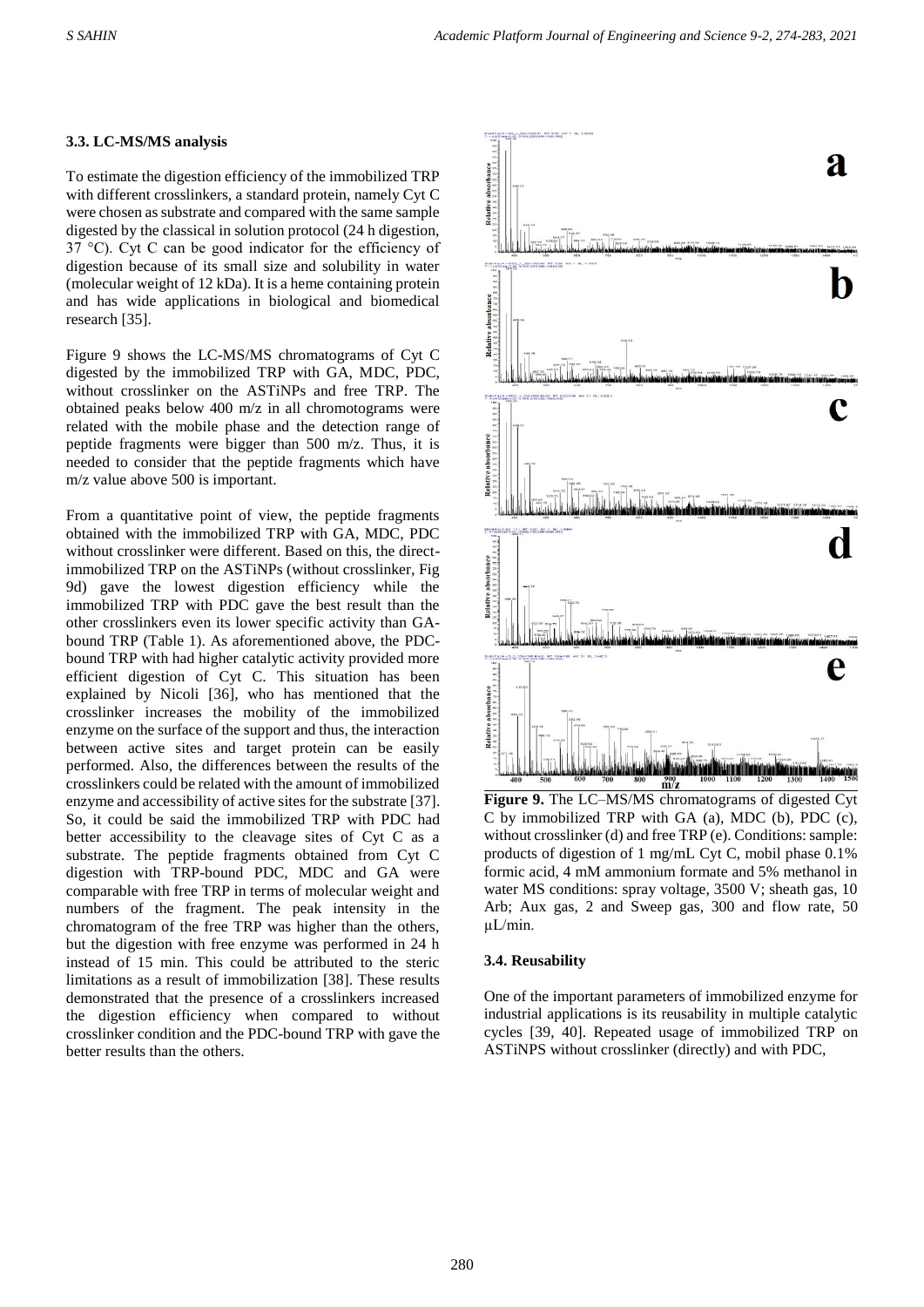MDC and GA were evaluated in batch operation system (Figure 10). The immobilized enzyme was removed from reaction medium by centrifugation and washed with buffer and then used for another fresh reaction medium.



**Figure 10.** The reusability of the immobilized TRP on ASTiNPS without crosslinker (directly) and with PDC, MDC and GA.

The activity of direct-bound TRP (without crosslinker) remained at 5% after the first four cycles. The rapid loss of activity after four cycles can be explained with enzyme leakage because of physical adsorption of TRP onto the ASTiNPs (without crosslinker) [41, 42]. The reuse number and the percentage of residual activity of the immobilized TRP increased with all tested crosslinkers in comparison with without crosslinker condition. This could be attributed that the immobilization of the protein molecules with crosslinkers such as GA, PDC and MDC might enhance their stability against denaturation by stabilizing their quarternary structure [12, 43].

Using GA as spacer, a sharp decrease to 24% of in initial activity obtained with first cycle, after that the activity remained stable and sustained 7% of its initial activity after the seven cycles. The decrease in the relative activity after the first cycle could be related to the accumulation of final reaction products on the surface of the immobilized TRP [44]. Similar decrease was also obtained when MDC used as crosslinker. When using PDC as crosslinker, the relative activity was higher (11%) after ten reuse cycles in comparison to the using MDC (7%) and GA (7%) as crosslinker. Also, Calvo et al., [7] obtained similar results when used PDC showed higher stability than GA and MDC. Distinctly, the obtained decreasing in the relative activity after seventh cycles could be ascribed to geometry of the crosslinkers. As a result of immobilization via GA, enzyme lost its all-initial activity after seven cycles. This might be related with the hydrophilic character of the GA [45]. Furthermore, geometry of the crosslinkers has an important effect on the activity of enzyme [12]. The other reason of the lower reuse number may be related with that GA has linear structure which provides more flexibility to the protein on the support which may increase denaturation of enzyme [46].

## **4. CONCLUSION**

In present work, the ASTiNPs were prepared and modified with different crosslinkers such as GA, PDC, MDC for immobilization of TRP. The immobilized TRP with these crosslinkers on the ASTiNPs was investigated and compared with direct-bound TRP. The modification of the ASTiNPs with crosslinkers increased the loading capacity of the support and the specific activity of the TRP. The high value of the loading capacity and specific activity was achieved for immobilized TRP on the ASTiNPs modified with PDC. When these result of PDC-bound TRP compared to the others, there was a slight difference with MDC-bound TRP and it was higher than GA-bound TRP. The prepared and modified support has quite high protein loading capacity when compared with the literature (Table 2). Optimum concentration of the crosslinkers for the TRP immobilization was determined as 20.8 µM of PDC, 5.2 µM of MDC and 1.5 v/v of GA. The direct-bound TRP showed 5% of its initial activity after the four cycles while the GA, MDC and PDC-bound TRP sustained 11% of its initial activity after the seven cycles, 7% and 7% of its initial activity after the ten cycles, respectively. The digestion of the Cyt C was evaluated by LC-MS/MS analysis. The presence of a crosslinker increased the digestion efficiency when compared with direct-bound TRP and the immobilized TRP with PDC gave the better digestion efficiency than the others. As a result, the polarity of the crosslinkers has the important effect on the immobilization of TRP on the ASTiNPs while the geometry of the crosslinkers from parato meta- in PDC and MDC leads to slight difference in the protein loading and the specific activity of the TRP.

# **REFERENCES**

[1] L. Li, H. Li, B. Yan, S. Yu, "Preparation of a reversible soluble-insoluble beta-d-Glucosidase with perfect stability and activity." J Biotechnol, 291, pp. 46-51, 2019.

[2] C. geor malar, M. Seenuvasan, K. S. Kumar, A. Kumar, R. Parthiban, "Review on surface modification of nanocarriers to overcome diffusion limitations: An enzyme immobilization aspect." Biochemical Engineering Journal, 158, pp. 107574, 2020.

[3] J. Andre, D. Saleh, C. Syldatk, R. Hausmann, "Effect of spacer modification on enzymatic synthetic and hydrolytic activities of immobilized trypsin." Journal of Molecular Catalysis B: Enzymatic, 125, pp. 88-96, 2016.

[4] M. G. Miljkovic, V. Lazic, K. Banjanac, S. Z. Davidovic, D. I. Bezbradica, A. D. Marinkovic, D. Sredojevic, J. M. Nedeljkovic, S. I. Dimitrijevic Brankovic, "Immobilization of dextransucrase on functionalized TiO2 supports." Int J Biol Macromol, 114, pp. 1216-1223, 2018.

[5] L. Wu, S. Wu, Z. Xu, Y. Qiu, S. Li, H. Xu, "Modified nanoporous titanium dioxide as a novel carrier for enzyme immobilization." Biosensors and Bioelectronic, 80, pp. 59-66, 2016.

[6] S. Şahin, "Optimization of the Immobilization Conditions of Horseradish Peroxidase on TiO2COOH nanoparticles by Box-Behnken Design." Süleyman Demirel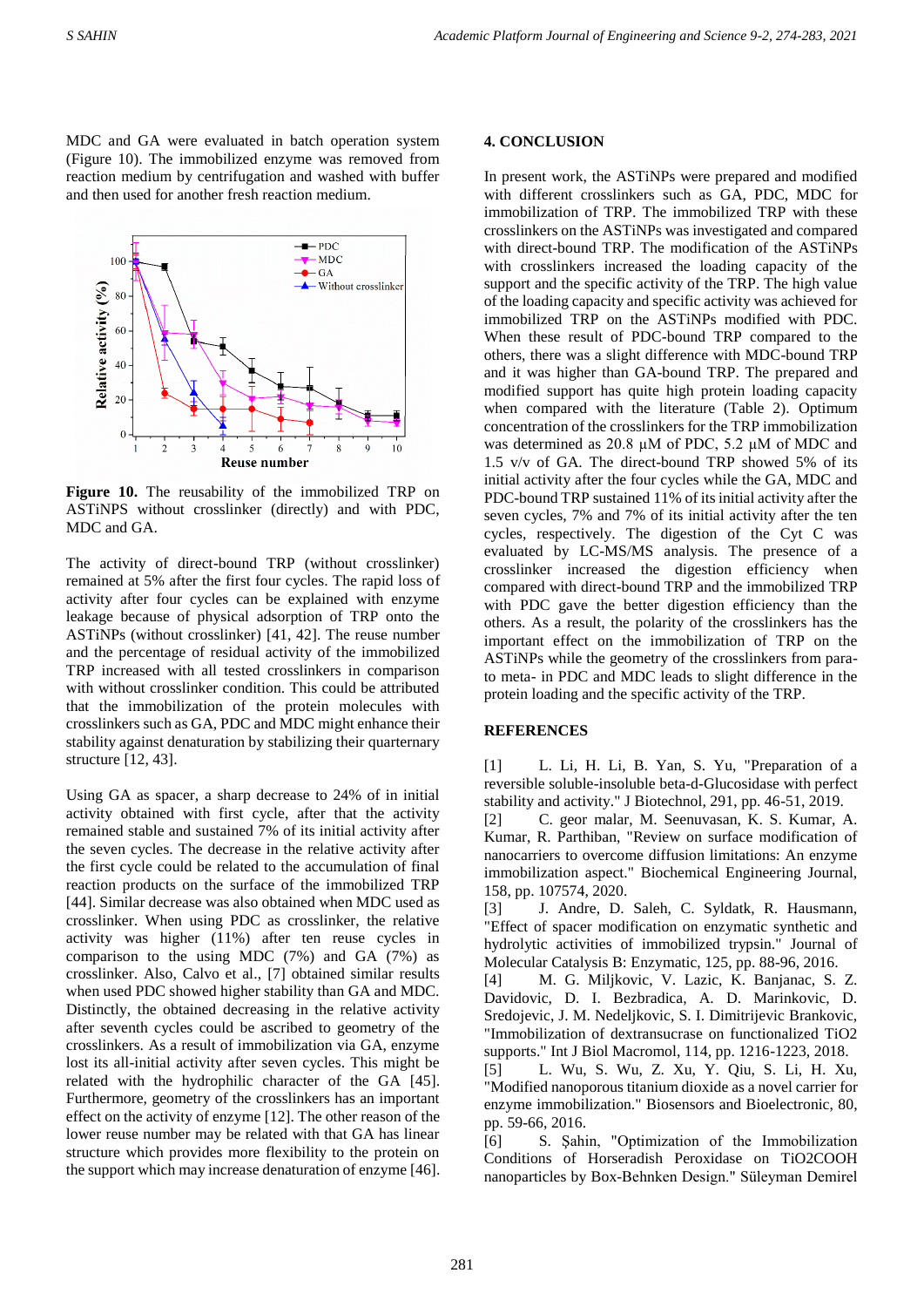Üniversitesi Fen Bilimleri Enstitüsü Dergisi, 10.19113/sdufenbed.557021, pp. 904-916, 2019.

[7] J. N.-M. Calvo, M. Elices, G. V. Guinea, J. Pérez-Rigueiro, M. Arroyo-Hernández, "Stability and activity of lactate dehydrogenase on biofunctional layers deposited by activated vapor silanization (AVS) and immersion silanization (IS)." Applied Surface Science, 416, pp. 965- 970, 2017.

[8] C. Victor Dos Santos Junior, M. S. Sader, G. C. Goncalves, G. Weissmuller, R. A. Simao, "Effect of pH on the adsorption and interactions of Bovine Serum Albumin with functionalized silicon nitride surface." Colloids Surf B Biointerfaces, 167, pp. 441-447, 2018.

[9] H. Q. Wang, Z. Yao, Y. Sun, Z. Zhou, Q. Xiong, Z. X. Zhong, "Immobilization of γ-glutamyltranspeptidase on silylated mesoporous TiO2 whiskers." Biotechnology and Bioprocess Engineering, 19, pp. 304-310, 2014.

[10] A. H. A. Al-Dhrub, S. Sahin, I. Ozmen, E. Tunca, M. Bulbul, "Immobilization and characterization of human carbonic anhydrase I on amine functionalized magnetic nanoparticles." Process Biochemistry, 57, pp. 95-104, 2017. [11] E. Aslani, A. Abri, M. Pazhang, "Immobilization of trypsin onto Fe3O4@SiO2 -NH2 and study of its activity and stability." Colloids Surf B Biointerfaces, 170, pp. 553-562, 2018.

[12] N. Aissaoui, L. Bergaoui, S. Boujday, J. F. Lambert, C. Methivier, J. Landoulsi, "Enzyme immobilization on silane-modified surface through short linkers: fate of interfacial phases and impact on catalytic activity." Langmuir, 30, pp. 4066-4077, 2014.

[13] O. Makrygenni, D. Brouri, A. Proust, F. Launay, R. Villanneau, "Immobilization of polyoxometalate hybrid catalysts onto mesoporous silica supports using phenylene diisothiocyanate as a cross-linking agent." Microporous and Mesoporous Materials, 278, pp. 314-321, 2019.

[14] N. Aissaoui, J. Landoulsi, L. Bergaoui, S. Boujday, J. F. Lambert, "Catalytic activity and thermostability of enzymes immobilized on silanized surface: influence of the crosslinking agent." Enzyme Microb Technol, 52, pp. 336- 343, 2013.

[15] Bergmeyer H.U., Gawehn K., Grassi M. (1974) Methods of enzymatic analysis., 2nd ed., New York.

[16] Y. Cao, L. Wen, F. Svec, T. Tan, Y. Lv, "Magnetic AuNP@Fe 3 O 4 nanoparticles as reusable carriers for reversible enzyme immobilization." Chemical Engineering Journal, 286, pp. 272-281, 2016.

[17] C. Xia, H. Wang, F. Jiao, F. Gao, Q. Wu, Y. Shen, Y. Zhang, X. Qian, "Rational synthesis of MoS2-based immobilized trypsin for rapid and effective protein digestion." Talanta, 179, pp. 393-400, 2018.

[18] P. M. Kumar, S. Badrinarayanan, M. Sastry, "Nanocrystalline TiO2 studied by optical, FTIR and X-ray photoelectron spectroscopy: correlation to presence of surface states." Thin Solid Films 358, pp. 122-130, 2000.

[19] N. Majoul, S. Aouida, B. Bessaïs, "Progress of porous silicon APTES-functionalization by FTIR investigations." Applied Surface Science, 331, pp. 388-391, 2015.

[20] Lex A., Pacher P., Werzer O., Track A., Shen Q., Schennach R., Koller G., Hlawacek G., Zojer E., Resel R., Ramsey M., Teichert C., Kern W., Trimmel G., "Synthesis of a Photosensitive Thiocyanate-Functionalized Trialkoxysilane and Its Application in Patterned Surface Modifications." Chemistry of Materials, 20, pp. 2009-2015, 2008.

[21] G. Martinez-Edo, M. C. Llinas, S. Borros, D. Sanchez-Garcia, "Isothiocyanate-Functionalized Mesoporous Silica Nanoparticles as Building Blocks for the Design of Nanovehicles with Optimized Drug Release Profile." Nanomaterials (Basel), 9, pp., 2019.

[22] M. Z. Anwar, D. J. Kim, A. Kumar, S. K. S. Patel, S. Otari, P. Mardina, J. H. Jeong, J. H. Sohn, J. H. Kim, J. T. Park, J. K. Lee, "SnO2 hollow nanotubes: a novel and efficient support matrix for enzyme immobilization." Sci Rep, 7, pp. 15333, 2017.

[23] P. Saengdee, W. Chaisriratanakul, W. Bunjongpru, W. Sripumkhai, A. Srisuwan, W. Jeamsaksiri, C. Hruanun, A. Poyai, C. Promptmas, "Surface modification of silicon dioxide, silicon nitride and titanium oxynitride for lactate dehydrogenase immobilization." Biosens Bioelectron, 67, pp. 134-138, 2015.

[24] D. Liu, A. M. Pourrahimi, L. K. H. Pallon, R. L. Andersson, M. S. Hedenqvist, U. W. Gedde, R. T. Olsson, "Morphology and properties of silica-based coatings with different functionalities for Fe3O4, ZnO and Al2O3 nanoparticles." RSC Advances, 5, pp. 48094-48103, 2015.

[25] C. Daglioglu, F. Zihnioglu, "Covalent immobilization of trypsin on glutaraldehyde-activated silica for protein fragmentation." Artif Cells Blood Substit Immobil Biotechnol, 40, pp. 378-384, 2012.

[26] D. Yang, X. Wang, Q. Ai, J. Shi, Z. Jiang, "Performance comparison of immobilized enzyme on the titanate nanotube surfaces modified by poly(dopamine) and poly(norepinephrine)." RSC Advances, 5, pp. 42461-42467, 2015.

[27] B. Niu, B. Li, H. Wang, R. Guo, H. Liang, M. Qiao, W. Li, "Preparing bioactive surface of polystyrene with hydrophobin for trypsin immobilization." Materials Research Express, 3, pp. 055402, 2016.

[28] S. Sahin, I. Ozmen, "Determination of optimum conditions for glucose-6-phosphate dehydrogenase immobilization on chitosan-coated magnetic nanoparticles and its characterization." Journal of Molecular Catalysis B: Enzymatic, 133, pp. S25-S33, 2016.

[29] B. Tural, T. Tarhan, S. Tural, "Covalent immobilization of benzoylformate decarboxylase from Pseudomonas putida on magnetic epoxy support and its carboligation reactivity." Journal of Molecular Catalysis B: Enzymatic, 102, pp. 188-194, 2014.

[30] C. Ji, L. N. Nguyen, J. Hou, F. I. Hai, V. Chen, "Direct immobilization of laccase on titania nanoparticles from crude enzyme extracts of P. ostreatus culture for micropollutant degradation.", 178, pp. 215-223, 2017.

[31] Z. Gao, I. Zharov, "Large Pore Mesoporous Silica Nanoparticles by Templating with a Nonsurfactant Molecule, Tannic Acid." Chemistry of Materials, 26, pp. 2030-2037, 2014.